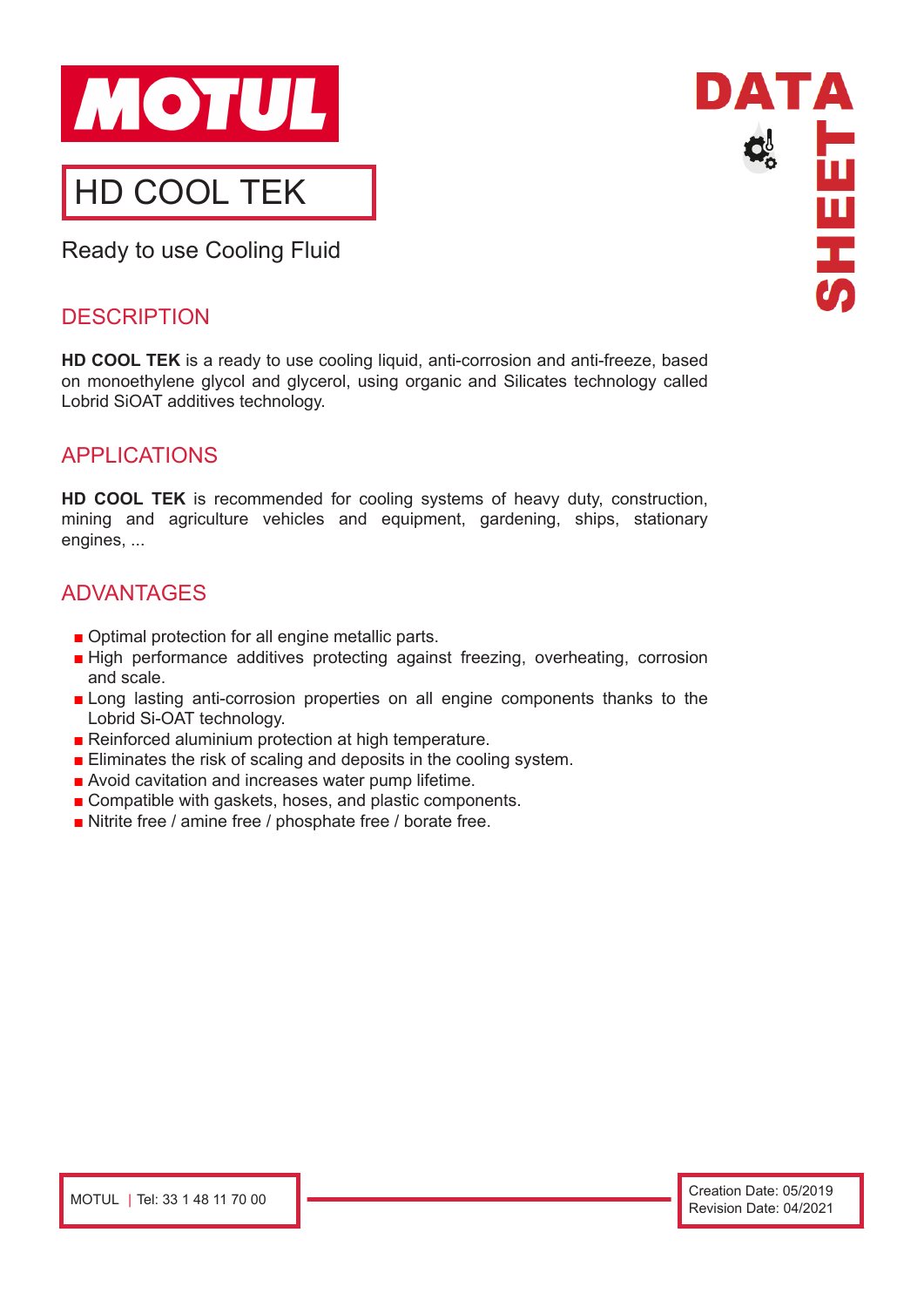

### TECHNICAL CHARACTERISTICS

| <b>CHARACTERISTICS</b>                      | <b>METHOD</b>     | <b>HD COOL TEK</b>    |
|---------------------------------------------|-------------------|-----------------------|
| Color                                       | Visual            | Pink                  |
| Density at $20^{\circ}$ C (68 $^{\circ}$ F) | <b>ASTM D5931</b> | 1.074 $g/mL$          |
| pH                                          | ASTM D1287        | 8.5                   |
| Freezing point                              | ASTM D1177        | $-38.0 °C / -36.0 °F$ |
| Freezing protection                         |                   | $-37.0 °C / -35.0 °F$ |
| Boiling point                               | NFR 15602-4       | 108.0 °C / 226.0 °F   |

Contains a bitterness agent to prevent from drinking: coolants and antifreezes have a sweet taste but are harmful.

# STANDARDS / APPROVALS / PERFORMANCE LEVEL

#### **HD COOL TEK** meets the following standards:

- AS Standards AS 2108
- ASTM STANDARD D3306 / D4985
- BRITISH STANDARD BS 6580
- China Standards GB 29743
- Cuna Standards NC 956-16
- JAPANESE STANDARD JIS K2234
- ÖNORM Standards V5123
- SANS Standards 1251
- SAE J1034

**HD COOL TEK** received approvals from:

- MERCEDES-BENZ MB-Approval 326.5
- MERCEDES-BENZ MB-Approval 326.6
- MAN 324 type Si-OAT
- DEUTZ DQC CC-14

**HD COOL TEK** meets or exceeds the most common specifications and OEM requirements:

- MAN Energy Solutions
- CUMMINS CES 14603
- DEUTZ-FAHR (< 04/2017)
- **IRIZAR** -
- LIEBHERR LH-01-COL3A (Minimum)
- MTU MTL 5048